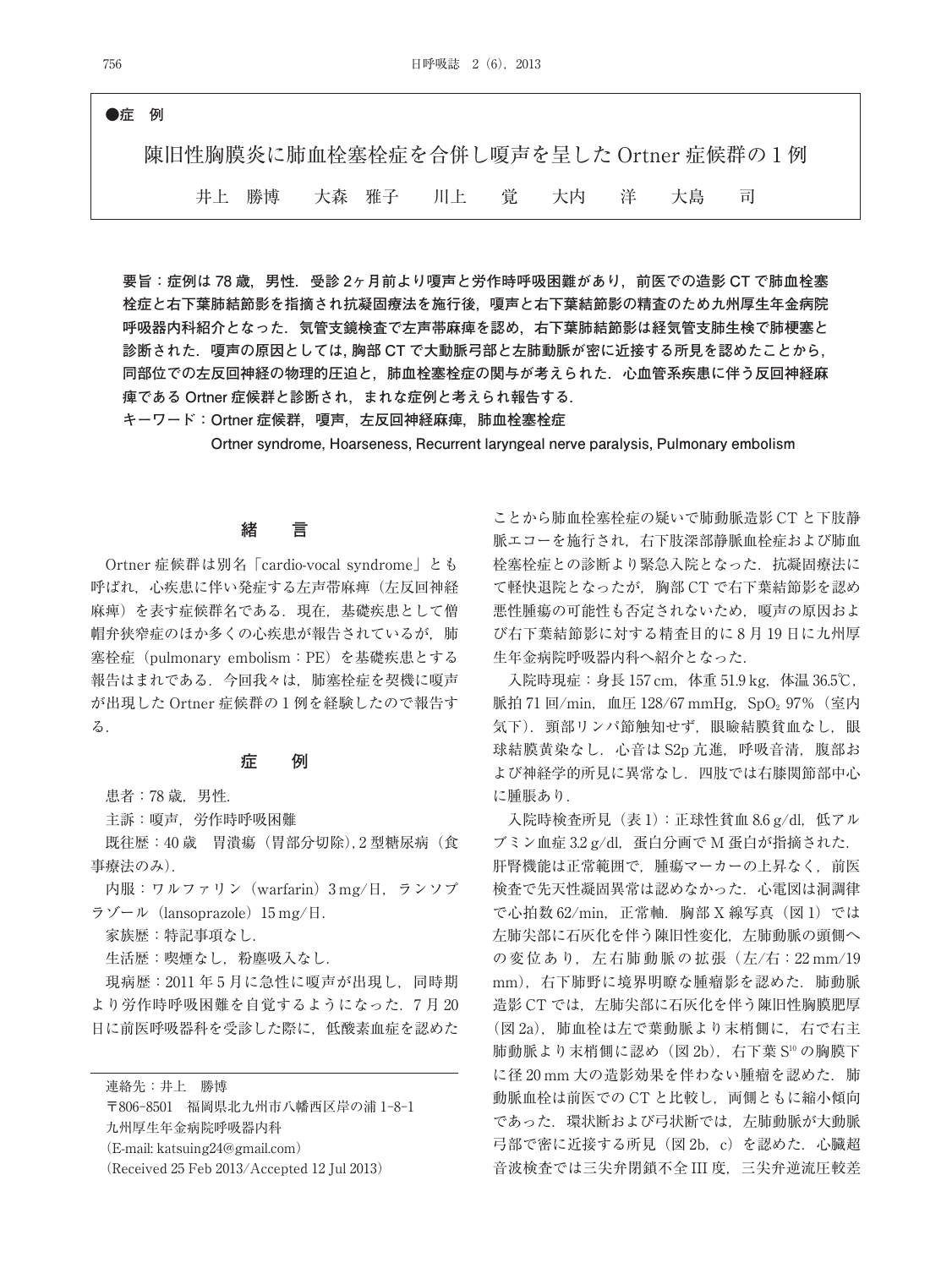| Hematology  |                                       | Biochemistry |                                | Serology     |                                |
|-------------|---------------------------------------|--------------|--------------------------------|--------------|--------------------------------|
| WBC         | $3,500/\mu$ l                         | TP           | $6.1$ g/dl                     | <b>CRP</b>   | $0.01 \,\mathrm{mg/dl}$        |
| Neut        | 50.2%                                 | Alb          | $3.2$ g/dl                     | IgG          | $1,740 \,\mathrm{mg/dl}$       |
| Lym         | 29.2%                                 | T-Bil        | $0.4 \text{ mg}/\text{dl}$     | IgA          | $128 \,\mathrm{mg/dl}$         |
| Eos         | 13.6%                                 | AST          | $23$ IU/L                      | IgM          | $26 \,\mathrm{mg}/\mathrm{dl}$ |
| <b>RBC</b>  | $629 \times 10^{4} / \mu$ l           | ALT          | $20$ IU/L                      |              |                                |
| Hb          | $8.6$ g/dl                            | ALP          | 136 IU/L                       | Tumor marker |                                |
| <b>MCV</b>  | 86.8 fl                               | LDH          | 192 IU/L                       | <b>CEA</b>   | $2.2 \,\mathrm{ng/ml}$         |
| Plt         | $20.6 \times 10^{4} / \mu$ l          | Amy          | $108$ IU/L                     | <b>SCC</b>   | $1.9 \,\mathrm{ng/ml}$         |
|             |                                       | $\gamma$ GTP | $15$ IU/L                      | ProGRP       | $34.5$ pg/ml                   |
| Coagulation |                                       | <b>BUN</b>   | $19 \,\mathrm{mg}/\mathrm{dl}$ |              |                                |
| PT          | 37.6 s                                | Cre          | $0.94 \text{ mg}/\text{dl}$    |              |                                |
| PT-INR      | 3.02                                  | Na           | $141 \text{ mEq/L}$            |              |                                |
| <b>APTT</b> | 41.7 s                                | Κ            | $3.9 \text{ mEq/L}$            |              |                                |
| D-dimer     | $0.9 \,\mathrm{\upmu}\,\mathrm{g/mL}$ | Cl           | $109 \text{ mEq/L}$            |              |                                |
| Protein S   | 106.5%                                | Ca           | $8.3 \text{ mg}/\text{dl}$     |              |                                |
| Protein C   | 71%                                   |              |                                |              |                                |

**表 1** 入院時検査所見



**図 1** 入院時 X 線写真.左肺尖部に石灰化,左肺動脈の 頭側への変位, 両側肺動脈の拡張, 右下肺野に境界明 瞭な結節を認める.

(tricuspid valve regurgitation pressure gradient: TRPG)47 mmHg,推定肺動脈圧(pulmonary artery pressure: PAP) 57 mmHg と, 肺高血圧症の存在が疑 われた. 明らかな心室中隔の平坦化はないものの、左室 はわずかに圧排される右心負荷所見を認めた.肺高血圧 症の確定診断のための右心カテーテル検査は実施してい ない.下肢静脈エコーでは,右浅大腿静脈遠位部より末 梢側(右膝窩,腓骨,後脛骨静脈)に血栓を認めた. Tc-99m MAA 肺血流シンチグラフィーでは両側に多発 血流欠損を認め肺塞栓症の所見であった.気管支鏡検査 では,左声帯の固定を認め,右 B10 より気管支擦過,洗浄, 経気管支肺生検 (TBLB) を施行した. TBLB は、肺胞 壁の線維化,hemosiderin 沈着,好酸性壊死組織を認め 肺梗塞で矛盾しない所見であった. 免疫電気泳動では IgG-λ M 蛋白, 尿中 Bence Jones 蛋白を認め,骨髄検査 施行し IgG monoclonal gammopathy of undermined significance(MGUS)と診断された.

臨床経過(図3):労作時呼吸困難と嗄声の出現から2ヶ 月後の前医受診時の心臓超音波検査では TRPG が 74 mmHg と高値で、胸部 X 線写真では左第2弓の突出を 認めた.ワルファリンを開始して,1ヶ月後,9ヶ月後の TRPG と胸部 X 線写真での左第 2 弓突出は改善した. 造影 CT では肺血栓は経時的に縮小し治療開始 9ヶ月後 に消失を認めた.肺動脈分岐部レベルでの肺動脈主幹径 は,PE 治 療 開 始 前/治 療 開 始 後 2ヶ 月 に お い て 3.1 cm/2.6 cm と縮小傾向であった. 左肺動脈と大動脈の近 接した位置関係は,治療前後で明らかな変化を認めな かった.自覚症状である労作時呼吸困難は治療開始後に 軽減したが、嗄声の改善は認めなかった. なお, 肺梗塞 で認めうる血痰や胸部痛は,本例では認めなかった.

## **考 察**

Ortner 症候群は別名「cardio-vocal syndrome」とも 呼ばれ,心疾患に伴い発症する左声帯麻痺(左反回神経 麻痺)を表す症候群名である.1897 年に Ortner が僧帽 弁狭窄症 (mitral stenosis: MS) に伴う2症例を初めて 報告して以来'',MS 以外の基礎疾患として心房中隔欠 損症<sup>2</sup>,Eisenmenger 複合<sup>3</sup>,動脈管開存<sup>4</sup>,動脈管瘤<sup>5</sup>, 大動脈瘤,特発性肺動脈性高血圧症©,PE7 などが報告 されている.

Ortner 症候群における左反回神経麻痺の発症機序は 現在も明らかではない. 左反回神経は迷走神経が分岐 し,大動脈弓の下縁で肺動脈との間伱である aortic window で反転し縦隔に入る.本症候群の発症機序に関し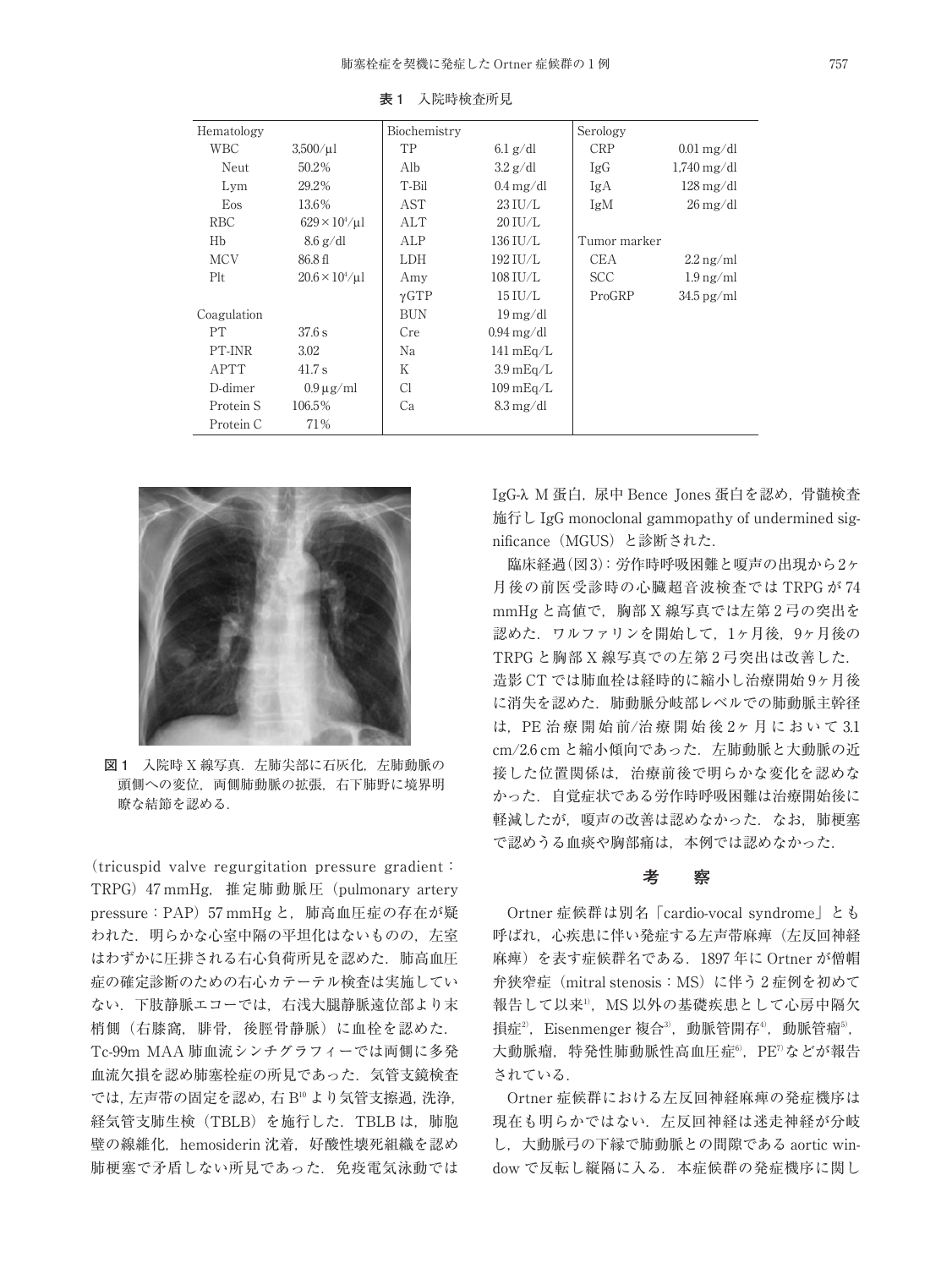

図 2 胸部造影 CT. (a) 左肺尖部の石灰化を伴う陳旧性胸膜肥厚. 冠状断および矢状断 で大動脈弓部と左肺動脈が密に近接している.(b,c)同部位は左反回神経の走行経路 である.(b)肺血栓塞栓を両側に認める.

|             | ワルファリン                          |            |                       |  |  |
|-------------|---------------------------------|------------|-----------------------|--|--|
| 2011年 6月    | 7月                              | 8月         | 2012年 3月              |  |  |
|             |                                 |            |                       |  |  |
| Hugh-Jones  | $\ensuremath{\text{IV}}\xspace$ | Ш          | П                     |  |  |
| 嗄声          | 同程度                             | 同程度<br>同程度 |                       |  |  |
| D-dimer     | 13                              | 0.9        | $(\mu g/ml)$<br>$(-)$ |  |  |
| <b>TRPG</b> | 74                              | 47         | 34<br>(mmHg)          |  |  |
| PAP         | 94                              | 57         | 39                    |  |  |
|             |                                 |            |                       |  |  |

**図 3** 臨床経過.ワルファリンによる抗凝固療法開始後に,三尖弁逆流圧較差と肺動脈圧は改善 し肺動脈径も減少した.自覚症状は労作時呼吸困難と嗄声であるが,抗凝固療法開始後に労作 時呼吸困難は Hugh-Jones 分類 IV 度から II 度へ改善したものの、嗄声の改善は認めなかった.

て Ortner は,病理解剖の所見から MS による左心房の 著しい拡張により左心房上壁と大動脈弓との間で反回神 経が圧迫される結果と推察している.その後 1952 年に Ari らは、嗄声を呈した MS の 2 例の手術所見から、左 反回神経が aortic window を通過する際に動脈管索の部 位で拡張した肺動脈主幹部あるいは左肺動脈により圧迫 されることを提唱し<sup>8</sup>,現在広く支持されている.しかし, 肺動脈が拡張する症例すべてが本症候群を合併するわけ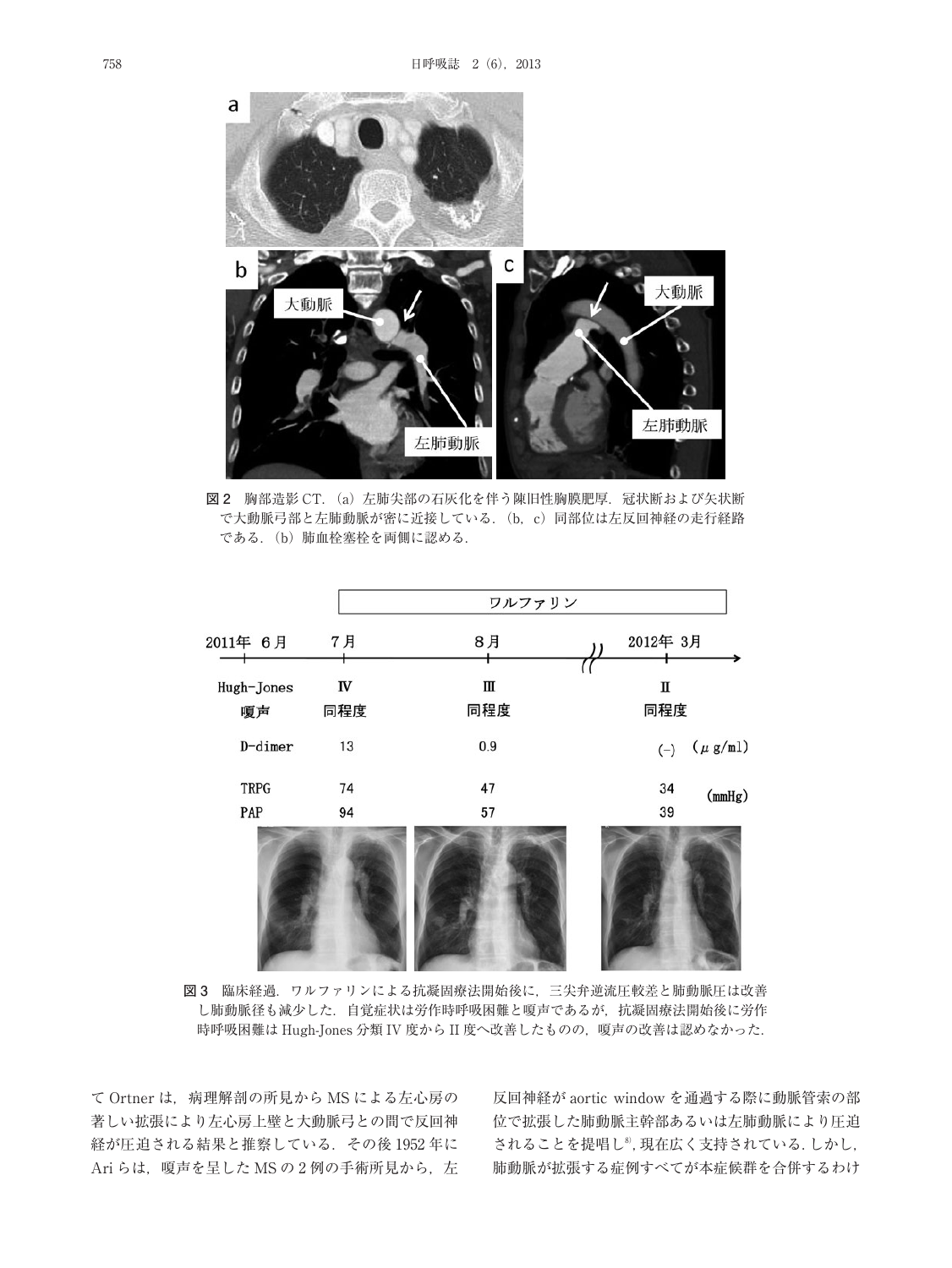ではないことから,その発症機序は単純ではなく,いく つかの要因が重なったときに左反回神経麻痺を合併する ものと思われる.

本例において左反回神経が圧迫される要因としては, ①左上葉陳旧性胸膜炎による肺容量低下の結果,左肺動 脈は頭側へ変位して大動脈弓に近接した位置関係にある,  $(2)$  PE に伴う肺動脈径の拡大, の2点が考えられる.

①:左肺動脈と大動脈の近接した位置関係は PE 発症 前にすでに存在していたはずだが嗄声は元来なく,労作 時呼吸困難と同時期に嗄声が急性発症したという経過を 考慮すると,PE 発症が左反回神経圧迫の直接的な原因 と思われる.ただし PE で嗄声を呈する報告<sup>7)</sup>はきわめ て少なく、本例においては①も嗄声発症に関わっている 可能性があると思われる.

②:造影 CT で肺動脈分岐部レベルでの肺動脈主幹径 は,PE 治療開始前/治療開始後 2ヶ月において 3.1 cm/2.6 cm であった.CT で肺動脈分岐部レベルでの肺動脈主 幹径が 2.8 cm を超える場合には肺高血圧症が示唆され るという報告<sup>9)</sup>がある.これによれば,本例は少なくと も PE 治療前の時点で肺高血圧症とそれに伴う肺動脈径 の拡大があり、嗄声発症の契機となった可能性が疑われ た.

本症候群の治療は基礎疾患の治療が原則であるが,基 礎疾患に対する治療後も嗄声が回復するケースは限られ ており,嗄声の回復には適切な処置を適切な時期に行う ことが重要としている'''. 回復例として,MS や大動脈 瘤に伴う左半回神経麻痺が,弁置換術や血管内ステント 挿入術後といった原疾患の治療により完全に消失したと の報告がある一方で,嗄声を呈した肺動脈瘤を伴う Eisenmenger 複合の症例のように,嗄声出現後 1ヶ月目 に手術したが嗄声の回復がみられなかったという報告11) もある. 本例の嗄声の発症には、PE による肺動脈径拡 大の関与があると考えられ,その改善にて嗄声症状も改 善することが期待されたが症状は固定したままであった. PE 発症から抗凝固療法開始まで約 2ヶ月間と比較的長 期の時間経過があり,左反回神経に不可逆的な変化が生 じた可能性があると思われた. なお本例は併存症として MGUS と診断されたが, MGUS 患者は非罹患者と比較 し DVT の相対的リスクが 3.3 倍で、しかも診断後1年 以内に DVT 発症のリスクが高いという報告12があり, 本例の PE 発症のリスク因子と考えられた. MGUS に関 しては血液内科で活動性が高くないと判断され,フォ ローする方針となった.

既往に左陳旧性胸膜炎があり,PE の発症を契機とし て嗄声を呈した Ortner 症候群の1例を経験した. 陳旧 性胸膜炎などの陳旧性変化が左上葉にある場合には、左 上葉の肺容量低下により左肺動脈の頭側への変位をきた しうる.陳旧性胸膜炎と肺血栓塞栓症はいずれも日常遭 遇する疾患であるが,本例のように二者が合併する症例 において嗄声を呈する場合には,Ortner 症候群を鑑別 にあげるべきと考えられた.

本論文の要旨は第 68 回日本呼吸器学会九州地方会(2012 年6月,福岡)にて発表した.

著者の COI (conflicts of interest) 開示:本論文発表内容 に関して特に申告なし.

#### **引用文献**

- 1) Ortner N. Recurrenslahmung bei mitral stenose. Wien Klin Wochenschr 1897; 10: 753-5.
- 2) Dolowitz DA, et al. Left vocal cord paralysis associated with cardiac disease. Am Heart J 1948; 50: 856- 62.
- 3) Talley JD, et al. Tetralogy of Fallot (Eisenmenger) type) with hypoplasia of the dextroposed aorta. Am J Med 1936; 191: 618-26.
- 4) Mead KC. Persistent potency of the ductus arteriosus. JAMA 1910; 50: 2205-10.
- 5) Day JR, et al. A spontaneous ductal aneurysm presenting with left recurrent laryngeal nerve palsy. Ann Thorac Surg 2001; 72: 608-9.
- 6)安井山広,他.Ortner 症候群を呈した原発性肺高 血圧症の 1 例.日呼吸会誌 2006; 44: 823-7.
- 7)Albertini RE. Vocal cord paralysis associated with pulmonary emboli. Chest 1972; 62: 508-10.
- 8) Ari R, et al. Etiology of hoarseness associated with mitral stenosis; Improvement following mitral surgery. Am Heart J 1955; 10: 153-60.
- 9)Kuriyama K, et al. CT-determined pulmonary artery diameters in predicting pulmonary hypertension. Invest Radiol 1984; 19: 16-22.
- 10) Raj V, et al. Unusual cause of hoarseness of voice: giant pulmonary artery aneurysm. Thorac Surg 2011; 91: 285-7.
- 11) Chang M, et al. Hoarseness and chest pain in Eisenmenger syndrome with pulmonany artery aneurysm. Circulation 2012; 125: 2517-9.
- 12) Sigurdur YK, et al. Deep vein thrombosis after monoclonal gammopathy of undetermined significance and multiple myeloma. Blood 2008; 112: 3582- 6.